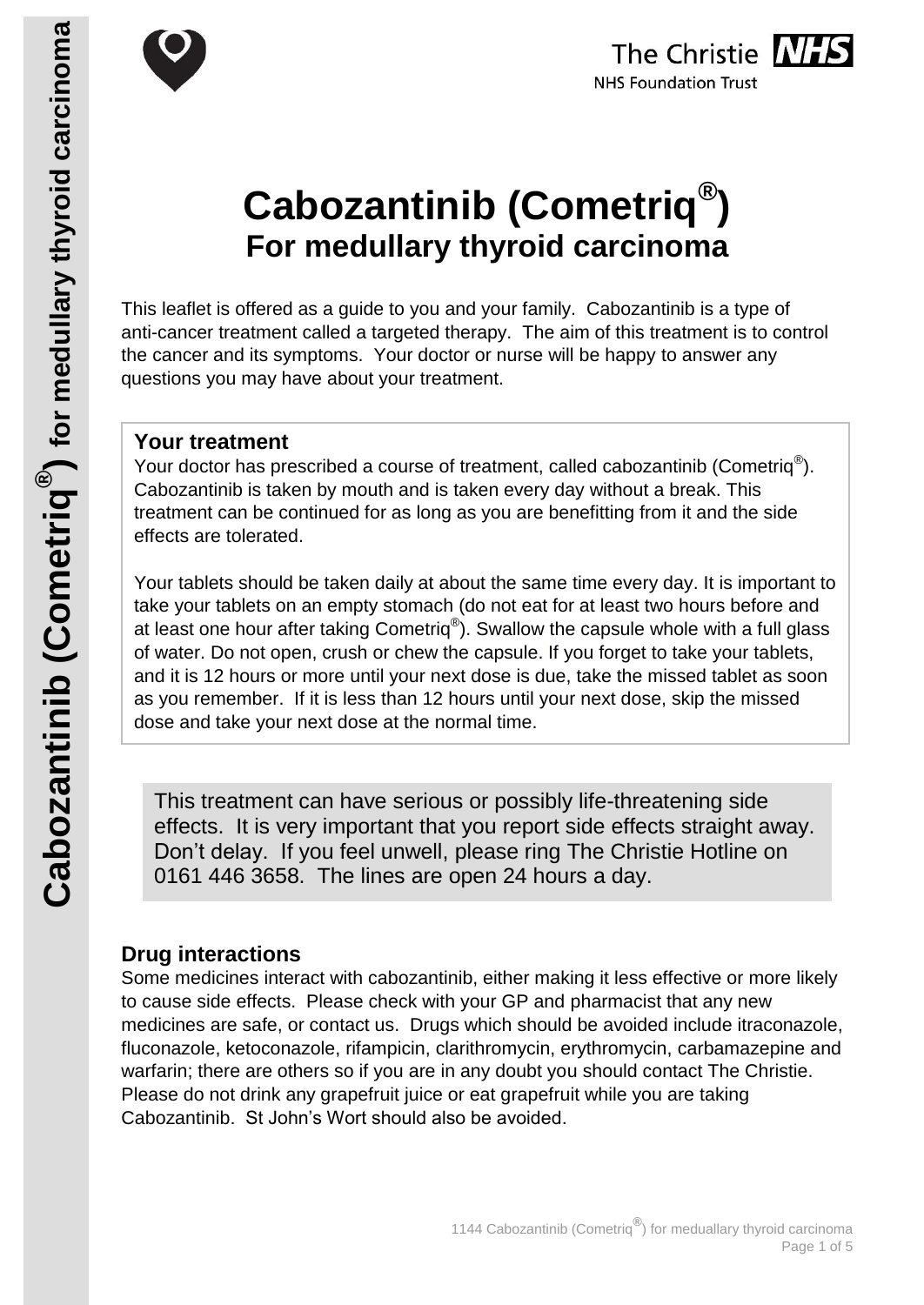# **Possible side effects**

Cabozantinib can cause many different side effects. Some are more likely to occur than others. Everyone is different and not everyone gets all the side effects. Most side effects are usually temporary, but in some rare cases they can be life-threatening. It is important to tell your hospital doctor or nurse about any side effects so they can be monitored and, where possible, treated. If side effects are severe, you may need to stop your tablets, have a break from treatment, or have a dose reduction. A small number of people do not tolerate treatment.

# **Common side effects (more than 1 in 10)**

# **Diarrhoea**

Mild diarrhoea is common. Anti-diarrhoeal tablets (loperamide) can be prescribed to control your symptoms. Severe diarrhoea is less common. If you develop diarrhoea with an increase in stool frequency of four or more times above your normal baseline daily bowel function, please contact the Christie hotline.

# **Decreased appetite and weight loss**

We advise you to try to eat and drink as normal. We will monitor your weight at the outpatient appointments.

# **Nausea and vomiting**

If these symptoms occur, you can be prescribed anti-sickness medication.

#### **Tiredness**

Cabozantinib may make you feel tired and lacking in energy, but it should not affect your daily routine. Try to take rest and get help with household chores. If necessary, take time off work. Gentle exercise such as walking can be beneficial.

#### **Hand/foot skin reaction**

Some people can experience reddening and peeling of the skin on the hands and feet. Simple moisturisers can help if this is mild, but if it interferes with walking or normal use of hands or fingers, please contact The Christie.

# **Hypertension (high blood pressure)**

Your blood pressure will be checked at each clinic appointment. If you develop hypertension, the team will discuss commencing medication to control your blood pressure. Occasionally, we will need to stop your cabozantinib if your blood pressure remains uncontrolled despite medication. It is rare for patients to experience any serious heart problems.

# **Indigestion and change in taste**

Some patients experience indigestion and which can be treated with tablets. Patients may also experience a change in how food and drink tastes.

# **Mucositis (sore mouth and mouth ulcers)**

Cabozantinib can cause a sore mouth and mouth ulcers. Usually this is mild and responds to mouth washes. If it is severe enough to stop you eating and drinking normally, please contact The Christie.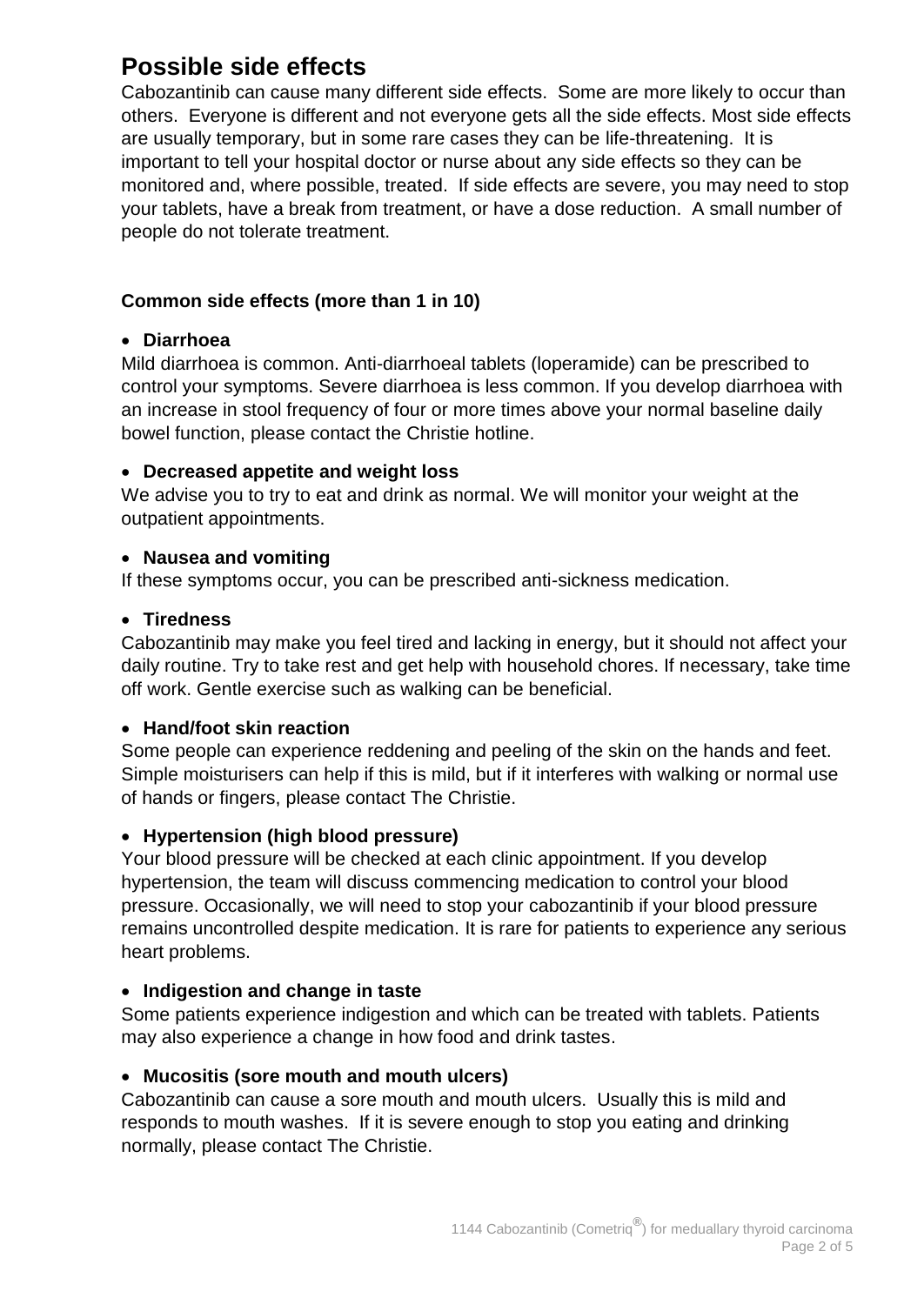#### **Hair changes**

Some people may experience hair thinning or changes in colour (e.g. hair becoming lighter). This effect is usually temporary and should resolve on stopping the medication.

#### **Delayed wound healing**

Cabozantinib may delay wound healing. **The tablets will usually have to be stopped before and after surgery or dental extraction,** and should not usually be taken if you have an open wound, leg ulcer or pressure sore. Please inform your doctor or dentist that you are taking cabozantinib and alert The Christie thyroid team of any planned medical or dental procedures so they can advise about stopping cabozantinib.

#### **Less common side effects (less than 1 in 10)**

#### **Liver and kidney problems**

This medication can affect the way your liver and kidneys function. We will monitor this on a regular basis. Rarely, your kidneys may leak protein and we may need to stop the treatment.

#### **A low level of calcium in your blood**

Your calcium levels will be routinely monitored during treatment.

#### **Severe jaw bone problems (osteonecrosis)**

Symptoms may include jaw pain, toothache or sore gums. Maintaining good dental hygiene during treatment is important. You should inform your dentist that you are taking cabozantinib before any dental work is planned.

#### **Prone to bleeding**

Some patients have reported bruising or bleeding, for example, from the nose, gums or in the urine. A small number of patients have experienced serious bleeding complications. Please contact The Christie Hotline if you experience any of the following: coughing up blood or blood clots, vomiting blood or brown ("coffee granules") liquid, black bowel motions or menstrual bleeding that is heavier than usual.

#### **A tear in your stomach or intestinal wall (perforation)**

This is an uncommon side effect. If you develop severe stomach pain, vomiting blood or passing blood in the stools, please seek emergency medical attention

# **Rare side effects (less than 1 in 100)**

#### **Chest pain or stroke**

A small number of patients receiving cabozantinib may experience chest pain (angina) or, rarely, a heart attack. Other complications such as a stroke or mini-stroke can also happen but are rare. If you develop chest pain or sudden onset of neurological symptoms, you should seek emergency medical attention.

#### **Neurological (brain) disorder**

Cabozantinib can cause a rare condition affecting the brain, called Reversible Posterior Leukoencephalopathy Syndrome (RPLS). If you experience headaches, disturbances in your vision, confusion or seizures then please seek urgent medical attention.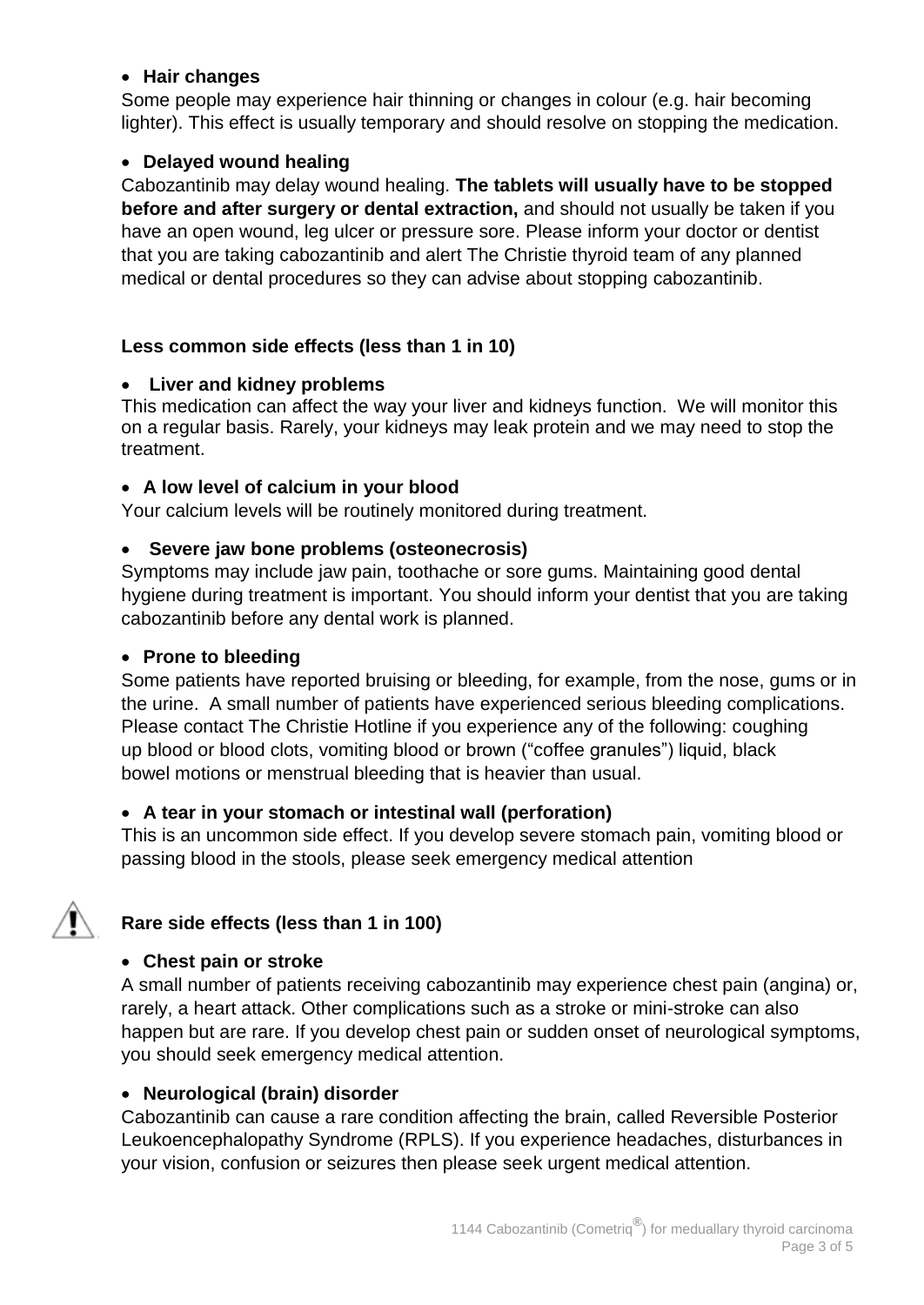#### **Increased risk of serious infection**

You are vulnerable to infection while you are having cabozantinib. Minor infections can become life-threatening in a matter of hours if left untreated. Symptoms of infection include fever, shivering, sweats, sore throat, diarrhoea, discomfort when you pass urine, cough or breathlessness. We recommend that you use a digital thermometer so you can check your temperature. You can buy one from your local chemist.

# **If you feel unwell, you have symptoms of an infection or your temperature is 37.5ºC or above or below 36ºC contact The Christie Hotline straight away**.

# **Serious and potentially life-threatening side effects**

In a small proportion of patients, anti-cancer therapy can result in very severe side effects which rarely results in death. The team caring for your will discuss the risk of these side effects with you.

# **Late side effects**

Some side effects may become evident only after a number of years. In reaching any decision with you about treatment, the potential benefit you receive from treatment will be weighed against the risks of serious long term side effects to the heart, lungs, kidneys and bone marrow. With some drugs there is also a small but definite risk of developing another cancer. If any of these problems specifically applies to you, the doctor will discuss these with you and note this on your consent form.

# **Sex, contraception & fertility**

**Protecting your partner and contraception:** We recommend that you or your partner use a condom during sexual intercourse while you are having this treatment. This treatment is dangerous to unborn babies and this will also protect you and your partner from any drugs that may be present in semen and in the vagina. If you suspect that you may be pregnant please tell your doctor immediately.

**Fertility:** This treatment may affect your ability to have children. Your doctor or nurse should have discussed this with you. If not, please ask them before you start treatment.